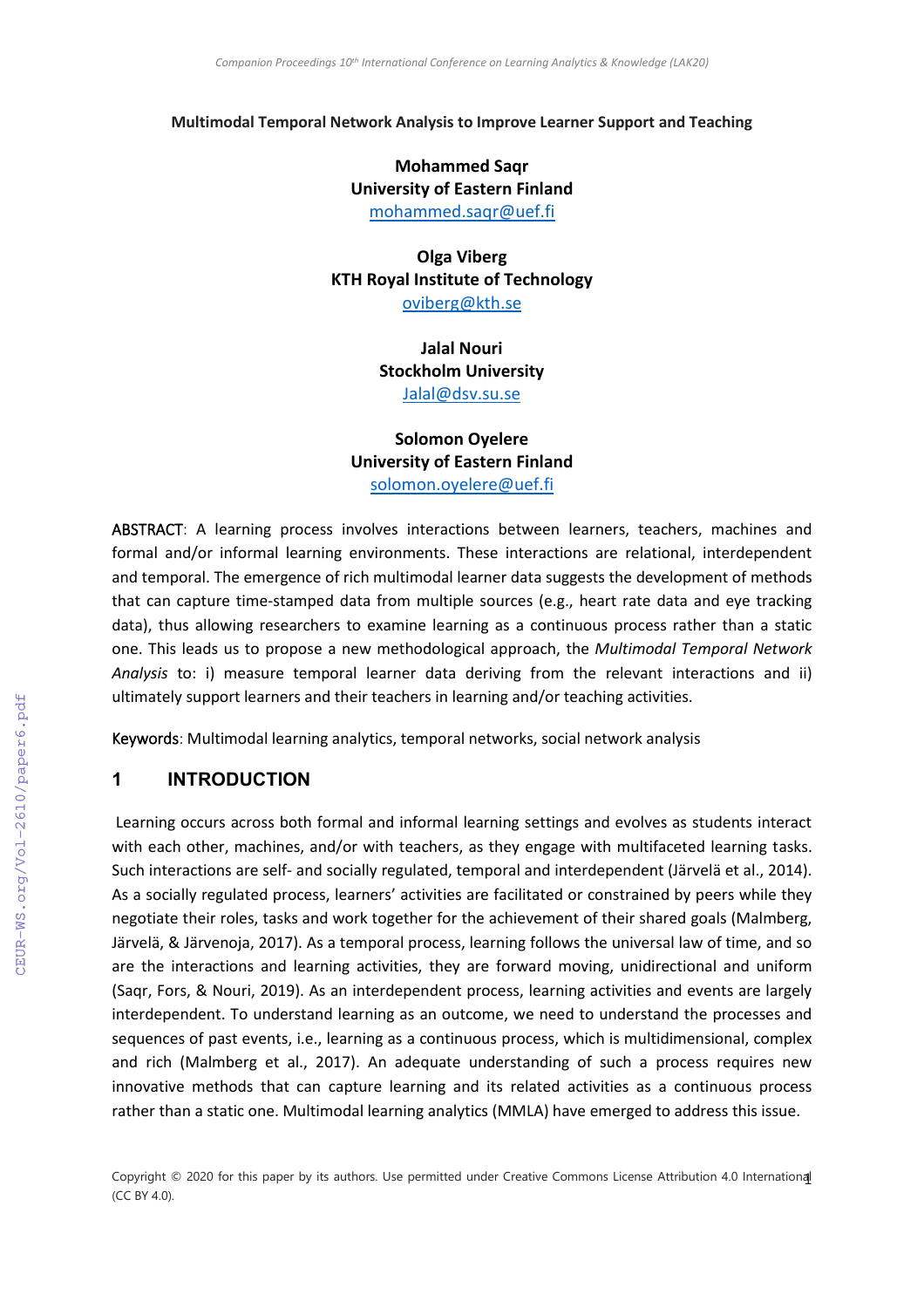## **1.1 Background**

MMLA uses multiple synchronized sensing modalities to record learners' interactions, spatial data, physiological indicators as well as eye- and body movements. For example, physiological measurements such as heart rate data can be linked to certain learner's experiences (Ochoa & Worsley, 2016). Multimodal data can be recorded in real-time and amass unprecedented volumes of high resolution learner temporal data. As researchers try to make sense of these complex data, they have used several approaches for analysis either separately or in combination. Such approaches include traditional statistics, machine learning and qualitative methods (Viberg, Hatakka, Bälter, & Mavroudi, 2018). The complex interactions among learners - and learning resources - were earlier studied using well established network representations (Cela, Sicilia, & Sánchez, 2014), which employ network methods (i.e., powerful tools for the study of the relational data). They have been used successfully by educational researchers to for example, intuitively map interactions in simple understandable visual graphs, to reveal the structural dynamics of groups of learners, and to identify roles and influencers in a collaborative environment (Cela et al., 2014). To represent the relations as a network, researchers often aggregate all interactions in what is known as an 'aggregate' or static network (i.e., a compilation of all interactions). In doing so, the static network representation ignores the time aspect, considers that relations are permanent, and disregards the dynamics of the represented interaction process and related learning activities (Holme, 2015). As such, static network representations are much limited in terms of a holistic understanding of learning as a continuous process occurring when students interact with: each other, teachers, the available learning resources and involved learning environments. Compressing the time dimension is reductionist and arguably simplistic. Earlier learning analytics studies have shown the importance of taking time into account when analyzing learning events (e.g., Chen, Resendes, Chai, & Hong, 2017; Malmberg et al., 2017; Molenaar & Järvelä, 2014; Saqr et al., 2019).

## **2 METHOD PROPOSAL**

We argue that extending the current approach by retaining the temporal dimension and its related information is beneficial to: i) understand the continuous nature of the learning process, and ii) further suggest related actions aimed at improving student learning outcomes and relevant learner support and teaching. A multimodal temporal network analytical approach is thus believed to have the potential to help researchers to unravel the timeline of learning events, the sequence of interactions and the relational properties of the learning process; most importantly, its evolving nature. The captured multimodal data from multiple streams are both temporal and relational as they capture time-stamped interactions. Consequently, temporal networks could offer a solid model for representing multimodal data in meaningful ways. Nowadays, research in temporal networks methods have given rise to a growing set of visual and mathematical methods. Such methods have contributed to the understanding of complex phenomena such as information spread, modelling disease contagion and brain connectivity, for a review please see (e.g., Holme, 2015; Holme & Saramäki, 2012). For education, temporal network analysis of multimodal data offers powerful representations and modeling of the temporal dimensions (e.g., timing of interactions among learners and teachers, timing of interactions with learning resources, timing of interactions with learning environment/s) that underpin learning- and teaching processes. While other methods of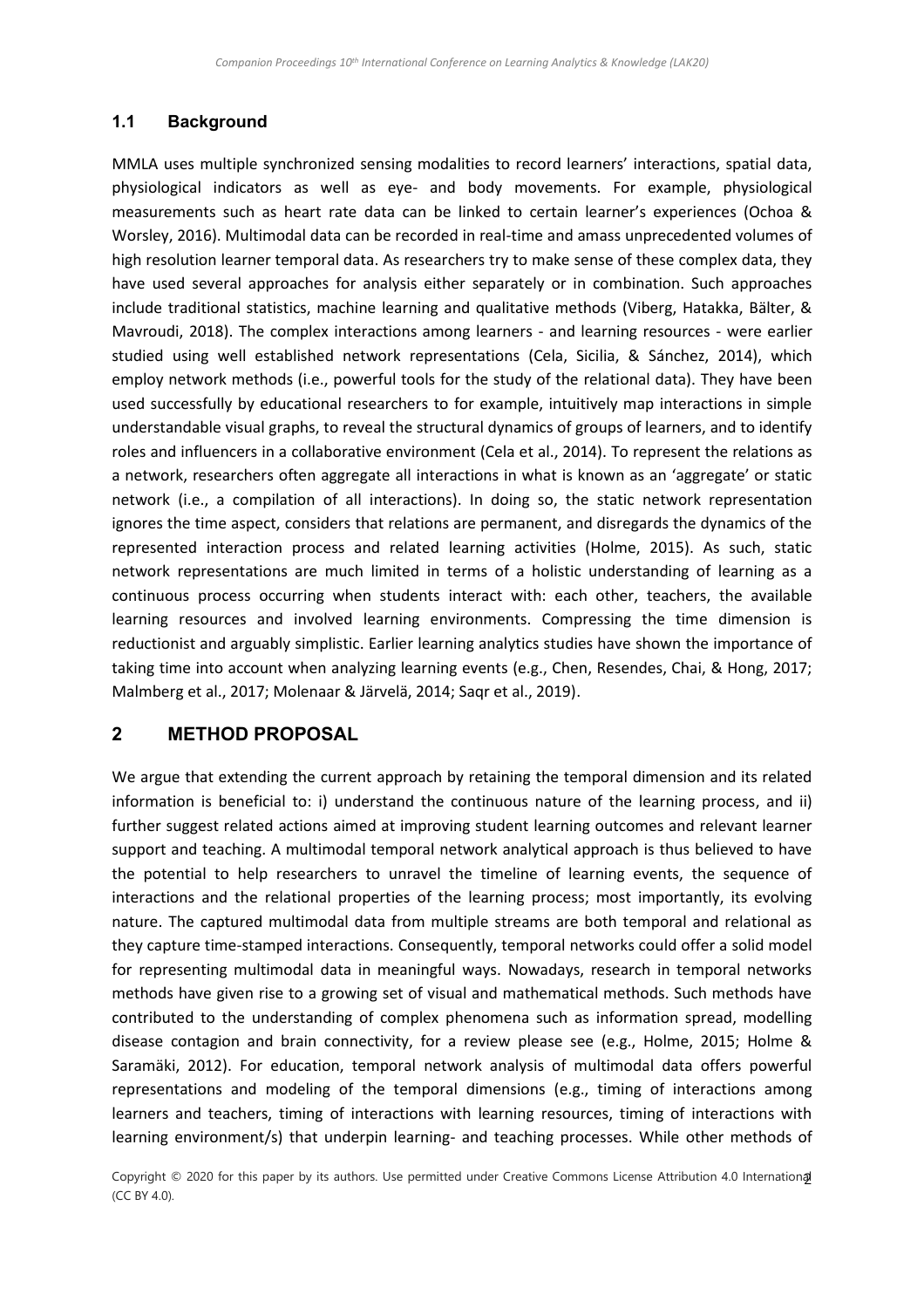temporal analysis, such as using time series analysis offer a rich tool set for temporal analysis, they do not fully cover the relational continuous nature of interactions in a learning environment. Nonetheless, both methods are complimentary, and recent research is exploring methods to combine the strengths of each method. We propose a three step approach to Multimodal Temporal Network Analysis to improve learner support and teaching. Such an approach is suggested to include three key mutually constituting parts: data, representations and analysis (Figure 1)



#### **Figure 1:** Multimodal Temporal Network Analysis

#### **Data**

- Multimodal data: spatial and proximity data
- Audio data and discourse capturing
- Video data
- Log-file data
- Physiological measurements such as eye movement, electro-dermal activity (galvanize skin response)

### Representation

Networks enable the representation and modeling of the collected data

- proximity, audio, computer mediated interactions and spatial data be represented as networks of interactions among learners
- proximity, eye interaction with the elements of learning environment such as equipment, artefacts or laboratory tools could be represented as affiliation networks.
- physiological data:
	- o as networks of physiological synchronization among collaborators
	- o physiological data such as heart rate could be incorporated as edge weights or signs.

### **Analysis**

• Temporal networks methods offers several models for the visualization (i.e., learner-and teacher support mechanisms) and the mathematical analysis of networks such as the spread of information, the evolution of communities, influencers, and the key drivers of the process.

### Future research directions

By applying multimodal temporal network analysis, we suggest that we can better understand multifaceted aspects of temporal learning processes occurring in learners' interactions with each other and/or teachers, as well as the interactions with the involved learning environments and learning resources in use.

### Some examples of potential research questions that could be addressed include:

Copyright © 2020 for this paper by its authors. Use permitted under Creative Commons License Attribution 4.0 Internation**a**J (CC BY 4.0).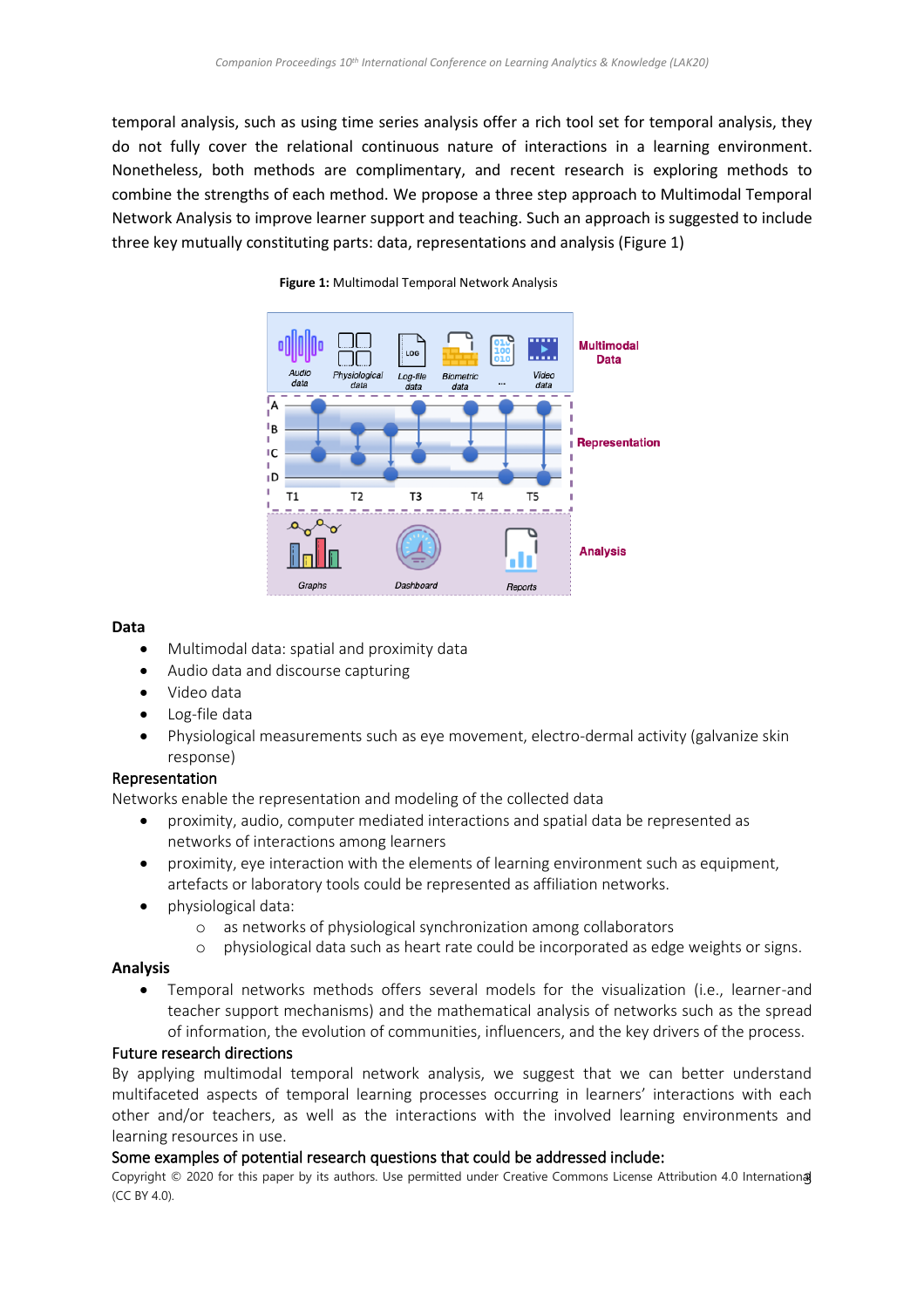- How can we understand the social regulation of collaborative learning that unfolds and develops over time?
- How do successful teams of learners manage learning tasks, and what characterizes a successful team process?
- Can temporal network representation offer an accurate model for the understanding of group dynamics, and if so, how?
- What are the temporal characteristics of productive collaboration considering the interplay between stress levels (biometric data), communication (audio or text), and eye-movements (video)?

Example: capturing multimodal data of a group of learners, audio data can be used to obtain a network of students' interactions; eye tracking and video data could be used to obtain another network of eye contact; physiological sensors could be used to capture levels of physiological arousal. Mapping these multiple signals together one could understand the interactions that lead to successful social regulation of teamwork, when they happened and how they progressed.

All in all, we propose to develop and adopt a new methodological approach for MMLA research, the Multimodal Temporal Network Analysis that, on the one hand, incorporates temporal aspects of learning as an analytical lens in order to capture learning as a continuous process, and on the other hand, combines it with network analysis as an analytical method in order to also capture the interdependent nature of learning interactions. By doing so, we argue that MMLA research is enhanced with a stronger ability to represent and model the complex interdependent multimodal learning interactions and processes that take place in space as well as in time.

# **REFERENCES**

- Cela, K. L., Sicilia, M. Á., & Sánchez, S. (2014). Social Network Analysis in E-Learning Environments: A Preliminary Systematic Review. *Educational Psychology Review*, *27*(1), 219–246. https://doi.org/10.1007/s10648-014-9276-0
- Chen, B., Resendes, M., Chai, C. S., & Hong, H.-Y. (2017). Two tales of time: uncovering the significance of sequential patterns among contribution types in knowledge-building discourse. *Interactive Learning Environments*, *25*(2), 162–175. https://doi.org/10.1080/10494820.2016.1276081
- Holme, P. (2015). Modern temporal network theory: a colloquium. *European Physical Journal B*, *88*(9). https://doi.org/10.1140/epjb/e2015-60657-4
- Holme, P., & Saramäki, J. (2012). Temporal networks. *Physics Reports*, *519*(3), 97–125. https://doi.org/10.1016/j.physrep.2012.03.001
- Järvelä, S., Kirschner, P. A., Panadero, E., Malmberg, J., Phielix, C., Jaspers, J., … Järvenoja, H. (2014). Enhancing socially shared regulation in collaborative learning groups: designing for CSCL regulation tools. *Educational Technology Research and Development*, *63*(1), 125–142. https://doi.org/10.1007/s11423-014-9358-1
- Malmberg, J., Järvelä, S., & Järvenoja, H. (2017). Capturing temporal and sequential patterns of self-, co-, and socially shared regulation in the context of collaborative learning. *Contemporary Educational Psychology*, *49*, 160–174. https://doi.org/10.1016/j.cedpsych.2017.01.009
- Molenaar, I., & Järvelä, S. (2014). Sequential and temporal characteristics of self and socially regulated learning. *Metacognition and Learning*, *9*(2), 75–85. https://doi.org/10.1007/s11409-014-9114-2
- Ochoa, X., & Worsley, M. (2016). Augmenting Learning Analytics with Multimodal Sensory Data. *Journal of Learning Analytics*, *3*(2), 213–219. https://doi.org/10.18608/jla.2016.32.10
- Saqr, M., Fors, U., & Nouri, J. (2019). Time to focus on the temporal dimension of learning: a learning analytics study of the temporal patterns of students' interactions and self-regulation. *International Journal of Technology Enhanced Learning*, *11*(4), 398. https://doi.org/10.1504/ijtel.2019.10020597
- Viberg, O., Hatakka, M., Bälter, O., & Mavroudi, A. (2018). The current landscape of learning analytics in higher education. *Computers in Human Behavior*, *89*(July), 98–110.

Copyright © 2020 for this paper by its authors. Use permitted under Creative Commons License Attribution 4.0 Internation $\bm{a}$ (CC BY 4.0).